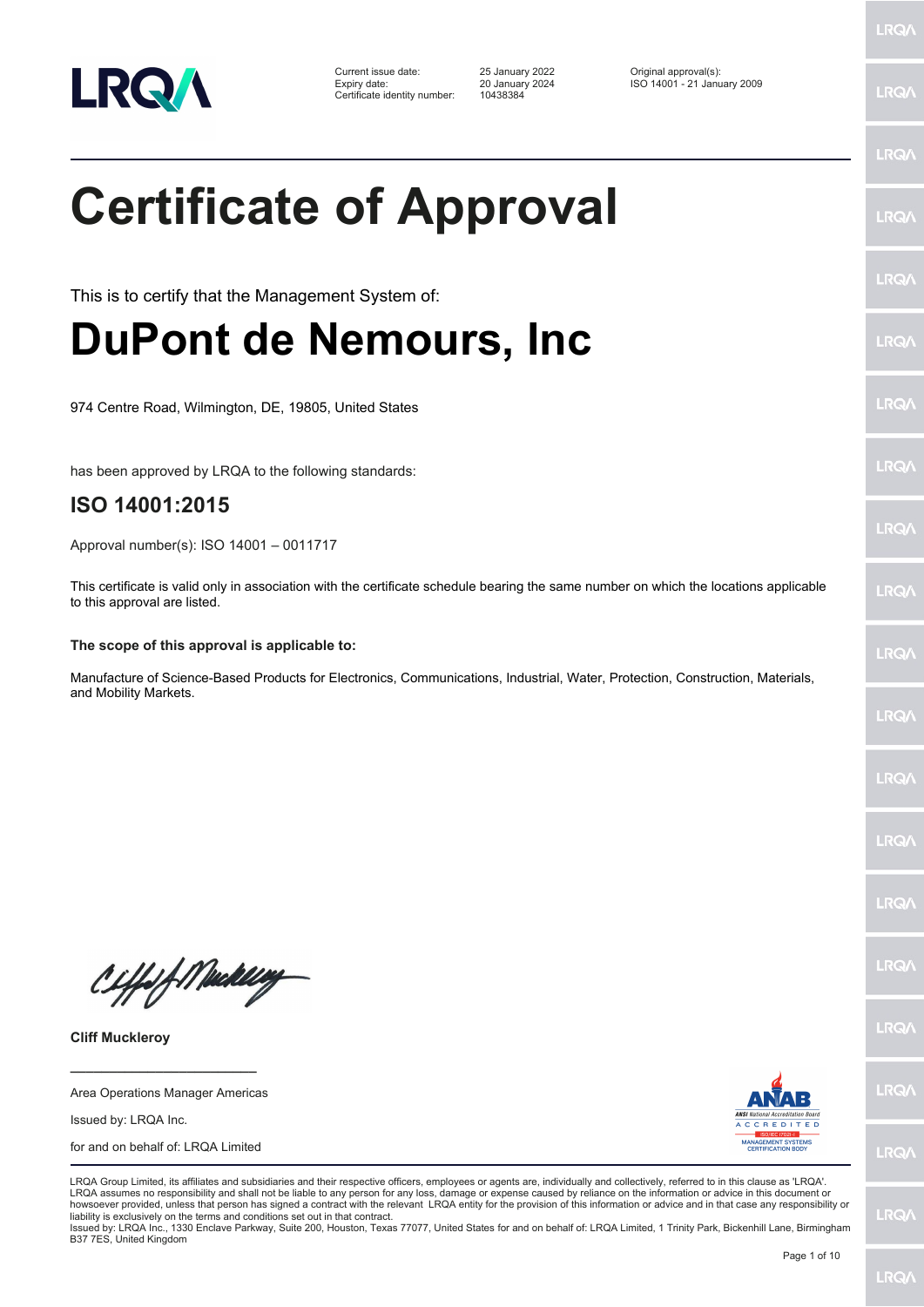

**LRQA** 

Certificate identity number: 10438384

| Location                                                                                                                | <b>Activities</b>                                                                                                                                                                                                                            | <b>LRQA</b>                 |
|-------------------------------------------------------------------------------------------------------------------------|----------------------------------------------------------------------------------------------------------------------------------------------------------------------------------------------------------------------------------------------|-----------------------------|
| <b>Global Headquarters</b><br>974 Centre Road, Wilmington, DE, 19805,<br><b>United States</b>                           | ISO 14001:2015<br>Manufacture of Science-Based Products for Electronics.<br>Communications, Industrial, Water, Protection,<br>Construction, Materials, and Mobility Markets.                                                                 | <b>LRQA</b>                 |
| <b>Yerkes Site</b><br>3115 River Road, Buffalo, NY, 14207,<br><b>United States</b>                                      | ISO 14001:2015<br>Manufacture of Corian <sup>®</sup> Products, Manufacture of<br>Tedlar® Products.                                                                                                                                           | <b>LRQA</b><br><b>LRQA</b>  |
| DuPont Specialty Products USA, LLC Circleville Site<br>800 DuPont Road, Circleville, OH, 43113,<br><b>United States</b> | ISO 14001:2015<br>Manufacture of Kapton® Films, Teflon® Films and<br>Vespel® Polyimide Resins. Manufacture of Tedlar®<br>Products.                                                                                                           | <b>LRQA</b>                 |
| Copley / Multibase, Inc.<br>3835 Copley Road, Copley, OH, 44321,<br><b>United States</b>                                | ISO 14001:2015<br>Manufacture of Multiflex <sup>™</sup> Thermoplastic Elastomers<br>(TPE's), Silicone Masterbatch (SiMB), and Thermoplastic<br>Silicone Vulcanizates (TPSiV®) Products for the<br>Automotive and Industrial Sectors.         | <b>LRQA</b><br><b>LRQA</b>  |
| <b>Dayton Site</b><br>1515 Nicholas Road, Dayton, OH, 45417,<br><b>United States</b>                                    | ISO 14001:2015<br>Manufacture and Testing of: Deep UV Resins,<br>Anti-Reflective Coatings, Polyamides and other<br>Chemicals used in the Microelectronic Industry. Polymer<br>Resins and Resin Suspensions used in Printing<br>Applications. | <b>LRQA</b><br><b>LRQ/\</b> |
| <b>Favetteville Works Site</b><br>22654 NC Highway 87 West, Fayetteville, NC,<br>28306, United States                   | ISO 14001:2015<br>Manufacture of Polyvinyl Fluoride.                                                                                                                                                                                         | <b>LRQA</b><br><b>LRQA</b>  |
| <b>Fort Madison Site</b><br>801 35th Street, Fort Madison, IA, 52627,<br><b>United States</b>                           | ISO 14001:2015<br>Manufacture of Digital InkJet Products, Specialty<br>Products, and Colorants.                                                                                                                                              | <b>LRQA</b>                 |
|                                                                                                                         |                                                                                                                                                                                                                                              | <b>LRQA</b>                 |
|                                                                                                                         | <b>ANSI</b> National Accreditation Board<br>ACCREDITED                                                                                                                                                                                       | <b>LRQA</b>                 |
|                                                                                                                         | <b>MANAGEMENT SYSTEMS</b><br><b>CERTIFICATION BODY</b>                                                                                                                                                                                       | <b>LRQ/</b>                 |

exclusively on the terms and conditions set out in that contract.<br>Issued by: LRQA Inc., 1330 Enclave Parkway, Suite 200, Houston, Texas 77077, United States for and on behalf of: LRQA Limited, 1 Trinity Park, Bickenhill La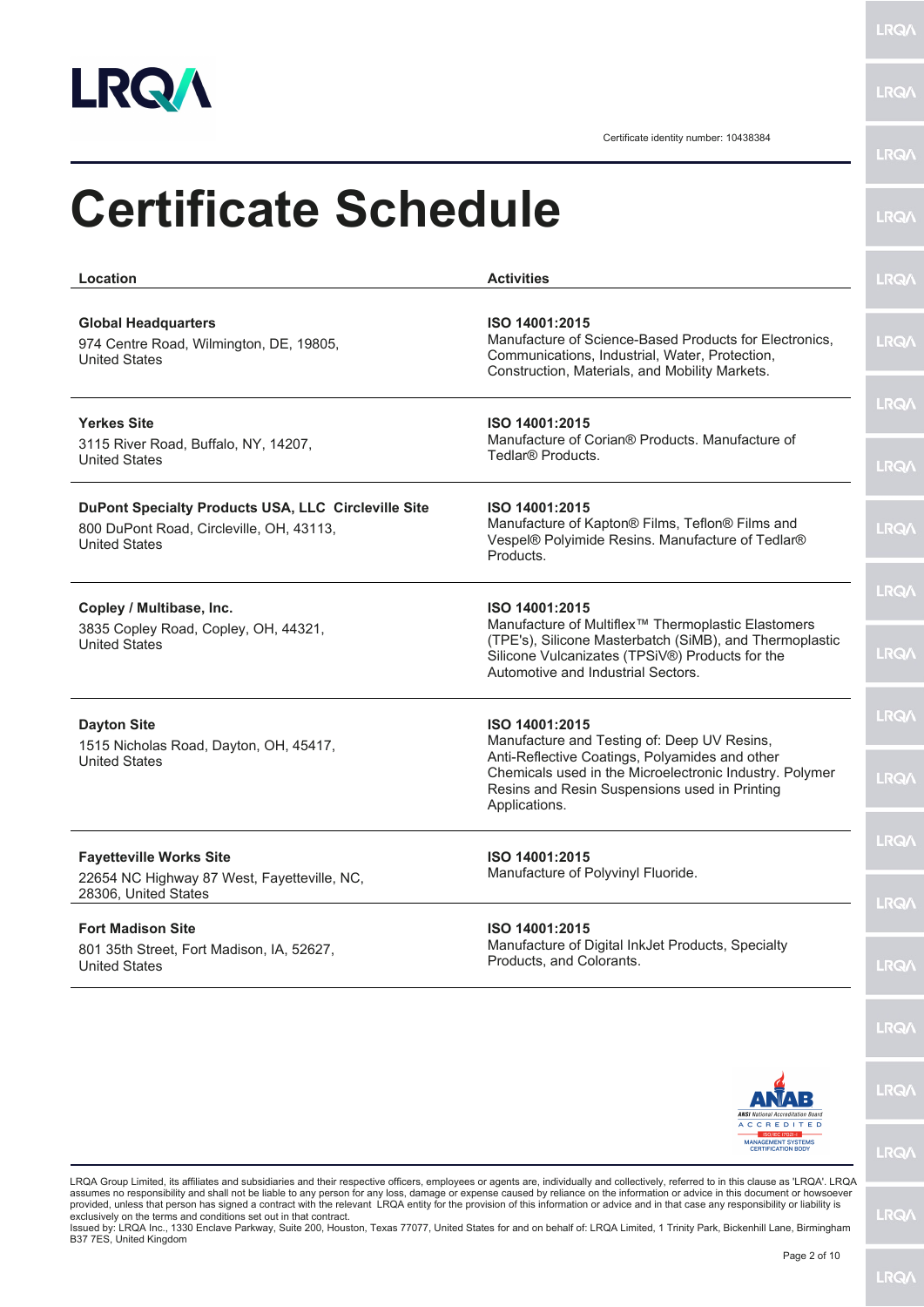

Certificate identity number: 10438384

|                                                                                                                         | Certificate Identity Humber. T04000                                                                                                                                                 | <b>LRQ/</b>                |
|-------------------------------------------------------------------------------------------------------------------------|-------------------------------------------------------------------------------------------------------------------------------------------------------------------------------------|----------------------------|
| <b>Certificate Schedule</b>                                                                                             |                                                                                                                                                                                     | <b>LRQ/</b>                |
| Location                                                                                                                | <b>Activities</b>                                                                                                                                                                   | <b>LRQA</b>                |
| <b>Kinston Site</b><br>4693 Highway 11 North, Grifton, NC, 28530,<br><b>United States</b>                               | ISO 14001:2015<br>Manufacture of Sorona® Polymer Products.                                                                                                                          | <b>LRQ/</b>                |
| <b>Hayward Site</b><br>2520 Barrington Court, Hayward, CA, 94545,<br><b>United States</b>                               | ISO 14001:2015<br>Manufacturer of Specialty Cleaner and Solvent Products.                                                                                                           | <b>LRQA</b>                |
| <b>Healthcare Industries Materials Site (HIMS)</b><br>1635 N. Gleaner Road, Hemlock, MI, 48626,<br><b>United States</b> | ISO 14001:2015<br>Manufacture of Silicon-based and Complementary<br>Products.                                                                                                       | <b>LRQA</b>                |
| Hillsdale / Specialty Electronic Materials US, Inc.<br>190 Uran Street, Hillsdale, MI, 49242,<br><b>United States</b>   | ISO 14001:2015<br>Manufacture of Structural Adhesives and Glass Bonding<br>Aftermarket Systems.                                                                                     | <b>LRQ/</b><br><b>LRQA</b> |
| <b>Pontchartrain Site</b><br>586 Highway 44, LaPlace, LA, 70068,<br><b>United States</b>                                | ISO 14001:2015<br>Manufacture of Diamine Products.                                                                                                                                  | <b>LRQ/</b>                |
| <b>Little Hocking Site</b><br>251 Arrowhead Road, Little Hocking, OH, 45742,<br><b>United States</b>                    | ISO 14001:2015<br>Manufacture of Compounded Polymer Products.                                                                                                                       | <b>LRQA</b>                |
| <b>Louisville Site</b><br>4250 Campground Road, Louisville, KY, 40216,<br><b>United States</b>                          | ISO 14001:2015<br>Manufacture of Vinyl Fluoride and Hydrogen Fluoride.                                                                                                              | <b>LRQ/</b>                |
| <b>Midland Automotive</b><br>3400 South Saginaw Road, Unit 66, Midland, MI,<br>48640, United States                     | ISO 14001:2015<br>Manufacture of Automotive Elastic Adhesive including<br>Glass Bonding, Primer and After Market System; Energy<br>Absorbing Countermeasures and Automotive Fluids. | LRQ/\                      |
| <b>Cooper River Site</b><br>3300 Cypress Gardens Road, Moncks Corner, SC,<br>29461, United States                       | ISO 14001:2015<br>Manufacture of Hytrel® Engineering Thermoplastic<br>Elastomers and Molykote specialty Lubricants and<br>Greases.                                                  | <b>LRQA</b><br><b>LRQ/</b> |
|                                                                                                                         |                                                                                                                                                                                     | LRQ/                       |
|                                                                                                                         | <b>ANSI</b> National Accreditation Boar<br><b>ACCREDITED</b>                                                                                                                        | <b>LRQ/</b>                |

LRQA Group Limited, its affiliates and subsidiaries and their respective officers, employees or agents are, individually and collectively, referred to in this clause as 'LRQA'. LRQA assumes no responsibility and shall not be liable to any person for any loss, damage or expense caused by reliance on the information or advice in this document or howsoever<br>provided, unless that person has signed a contra

Issued by: LRQA Inc., 1330 Enclave Parkway, Suite 200, Houston, Texas 77077, United States for and on behalf of: LRQA Limited, 1 Trinity Park, Bickenhill Lane, Birmingham<br>B37 7ES, United Kingdom

MANAGEMENT SYSTEMS<br>CERTIFICATION BODY

**LRQA**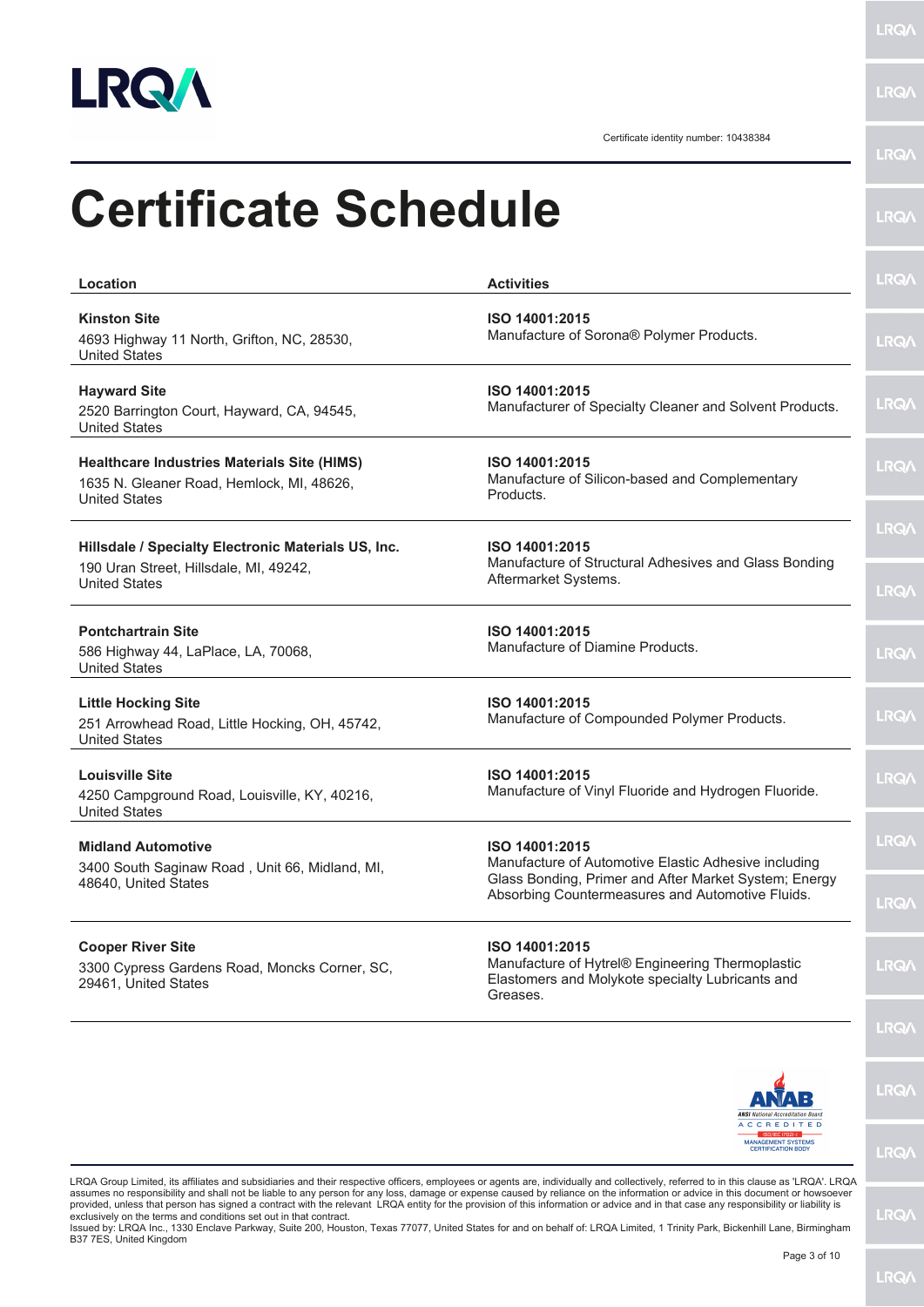

Certificate identity number: 10438384

| Location                                                                                                                                 | <b>Activities</b>                                                                                                                                                                          | <b>LRQA</b>                |
|------------------------------------------------------------------------------------------------------------------------------------------|--------------------------------------------------------------------------------------------------------------------------------------------------------------------------------------------|----------------------------|
| <b>Monroe Site</b><br>1901 Piedmont Drive, Monroe, NC, 28110,<br><b>United States</b>                                                    | ISO 14001:2015<br>Manufacturer of Ultra High Molecular Weight Tape<br>Products for use in Military and Civilian Ballistic<br>Protection.                                                   | <b>LRQA</b>                |
| DuPont Specialty Products USA, LLC Pencader Site<br>350 Bellevue Road, Newark, DE, 19713,<br><b>United States</b>                        | ISO 14001:2015<br>Manufacture of Vespel® Parts & Shape Products.                                                                                                                           | <b>LRQA</b><br><b>LRQA</b> |
| <b>Parlin Site</b><br>250 Cheesequake Road, Parlin, NJ, 08859,<br><b>United States</b>                                                   | ISO 14001:2015<br>Manufacture of Photopolymer Printing Plates and<br>Electronic Dispersions and Adhesives.                                                                                 | <b>LRQA</b>                |
| <b>Bayport Site</b><br>9701 Bayport Boulevard, Pasadena, TX, 77507,<br><b>United States</b>                                              | ISO 14001:2015<br>Manufacture of Polyimide Kapton® Film.                                                                                                                                   | <b>LRQA</b>                |
| <b>James River and Spruance Site</b><br>5401 Jefferson Davis Highway, Richmond, VA,<br>23234, United States                              | ISO 14001:2015<br>Manufactures Kevlar®, Nomex®, and Tyvek® Brand<br>Products.                                                                                                              | <b>LRQA</b>                |
| <b>Richmond Zytel® Site</b><br>5203 DuPont Site Road, Richmond, VA, 23234,<br><b>United States</b>                                       | ISO 14001:2015<br>Manufactures Zytel® Brand Products.                                                                                                                                      | <b>LRQA</b><br><b>LRQA</b> |
| <b>James River and Spruance Site</b><br>1201 Bellwood Rd., Richmond, VA, 23237,<br><b>United States</b>                                  | ISO 14001:2015<br>Manufactures Gypsum Products.                                                                                                                                            | <b>LROA</b>                |
| <b>DuPont Specialty Products USA, LLC</b><br><b>Towanda Site</b><br>192 Patterson Boulevard, Towanda, PA, 18848,<br><b>United States</b> | ISO 14001:2015<br>Manufacture, including Provision of Toll Manufacturing, of<br>Specialized Photopolymer and Polymer Systems as well<br>as Fine Particle Dispersions (Films, Laminates and | <b>LRQA</b>                |
|                                                                                                                                          | Adhesives) for Application in Electronic Materials,<br>Advanced Printing (Brand and Security Authentication,<br>Flexographic), and DuPont® Display Enhancements.                           | <b>LRQ/</b>                |
|                                                                                                                                          |                                                                                                                                                                                            | <b>LRQ/</b>                |
|                                                                                                                                          | <b>ANSI</b> National Accreditation Board                                                                                                                                                   | <b>LRQA</b>                |

LRQA Group Limited, its affiliates and subsidiaries and their respective officers, employees or agents are, individually and collectively, referred to in this clause as 'LRQA'. LRQA assumes no responsibility and shall not be liable to any person for any loss, damage or expense caused by reliance on the information or advice in this document or howsoever<br>provided, unless that person has signed a contra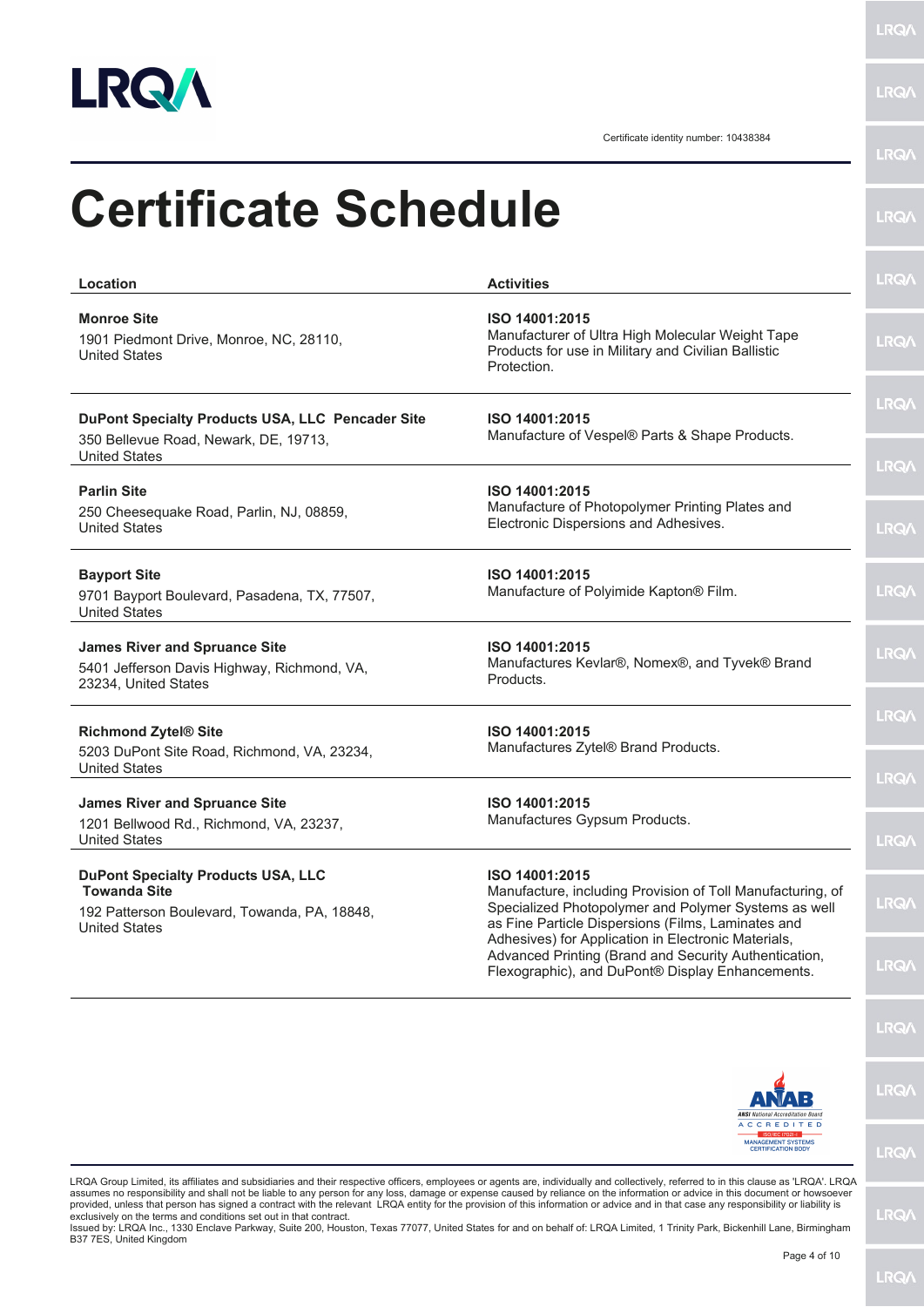

**LRQ** 

Certificate identity number: 10438384

| <b>Certificate Schedule</b>                                                                            |                                                                                                                                |                             |
|--------------------------------------------------------------------------------------------------------|--------------------------------------------------------------------------------------------------------------------------------|-----------------------------|
|                                                                                                        |                                                                                                                                | <b>LRQ/\</b>                |
| Location                                                                                               | <b>Activities</b>                                                                                                              | <b>LRQA</b>                 |
| <b>Stow</b><br>4330 Allen Road, Stow, Ohio, OH, 44224,<br><b>United States</b>                         | ISO 14001:2015<br>Manufacture of Compression Molded, Close<br>Tolerance-Machined Composite Parts.                              | <b>LRQA</b>                 |
| <b>Washington Works Site</b><br>8480 DuPont Road, Building 24, Washington, WV,<br>26181, United States | ISO 14001:2015<br>Manufacture of Polyacetals, Nylon Polymers,<br>Compounded Polymer Resins, Nylon Filaments.                   | <b>LRQ/\</b>                |
| <b>Chambers Work</b><br>67 Canal Road, k-37 Building - Rm 209, Deepwater, NJ,<br>08023, United States  | ISO 14001:2015<br>Manufacture of Perfluoroelastomers and Kalrez® O<br>Rings.                                                   | <b>LRQA</b><br><b>LRQA</b>  |
| <b>Valley View Site</b><br>6200 Hillcrest Drive, Valley View, OH, 44125,<br><b>United States</b>       | ISO 14001:2015<br>Manufacture of Compression Molded, Close<br>Tolerance-Machined Composite Parts.                              | <b>LRQA</b>                 |
| <b>Tralee Site</b><br>5 Tralee Road, Newark, DE, 19714, United States                                  | ISO 14001:2015<br>Manufacture of Perfluoroelastomers and Kalrez® O<br><b>Rings</b>                                             | <b>LRQA</b>                 |
| <b>Berazategui Site</b><br>Diagonal Obispo Novak 4594, 1884 Berazategui,<br>Buenos Aires, Argentina    | ISO 14001:2015<br>Manufacture of Engineering Polymers and Warehouse<br>Activities.                                             | <b>LRQA</b><br><b>LRQ/\</b> |
| <b>Mechelen Site</b><br>Antoon Spinoystraat 6, B-2800 Mechelen,<br>Belgium                             | ISO 14001:2015<br>Manufacturer of Performance Materials and Vespel®<br>Parts for Automotive, Aerospace and Industrial Sectors. | <b>LRQ/</b>                 |
| <b>Specialty Electronic Materials Comercio de Produtos</b><br>Quimicos do Brasil LTDA                  | ISO 14001:2015<br>Manufacture of Automotive Glass Bonding Systems                                                              | LRQ/                        |
| Avenida Tobias Salgado 345 Distrito Industrial,<br>Pindamonhangaba, 12.412-770, Brazil                 | including After Market Systems.                                                                                                | <b>LRQ/</b>                 |
| <b>Saint Clair River Site</b><br>291 Albert Street, Corunna, Ontario, N0N 1G0,<br>Canada               | ISO 14001:2015<br>Manufacture of Vamac® Polymers.                                                                              | <b>LRQ/</b>                 |
|                                                                                                        | <b>ANSI</b> National Accreditation Board                                                                                       | <b>LRQ/</b>                 |
|                                                                                                        | <b>ACCREDITED</b><br><b>MANAGEMENT SYSTEMS</b><br><b>CERTIFICATION BODY</b>                                                    | <b>LRQA</b>                 |

assumes no responsibility and shall not be liable to any person for any loss, damage or expense caused by reliance on the information or advice in this document or howsoever<br>provided, unless that person has signed a contra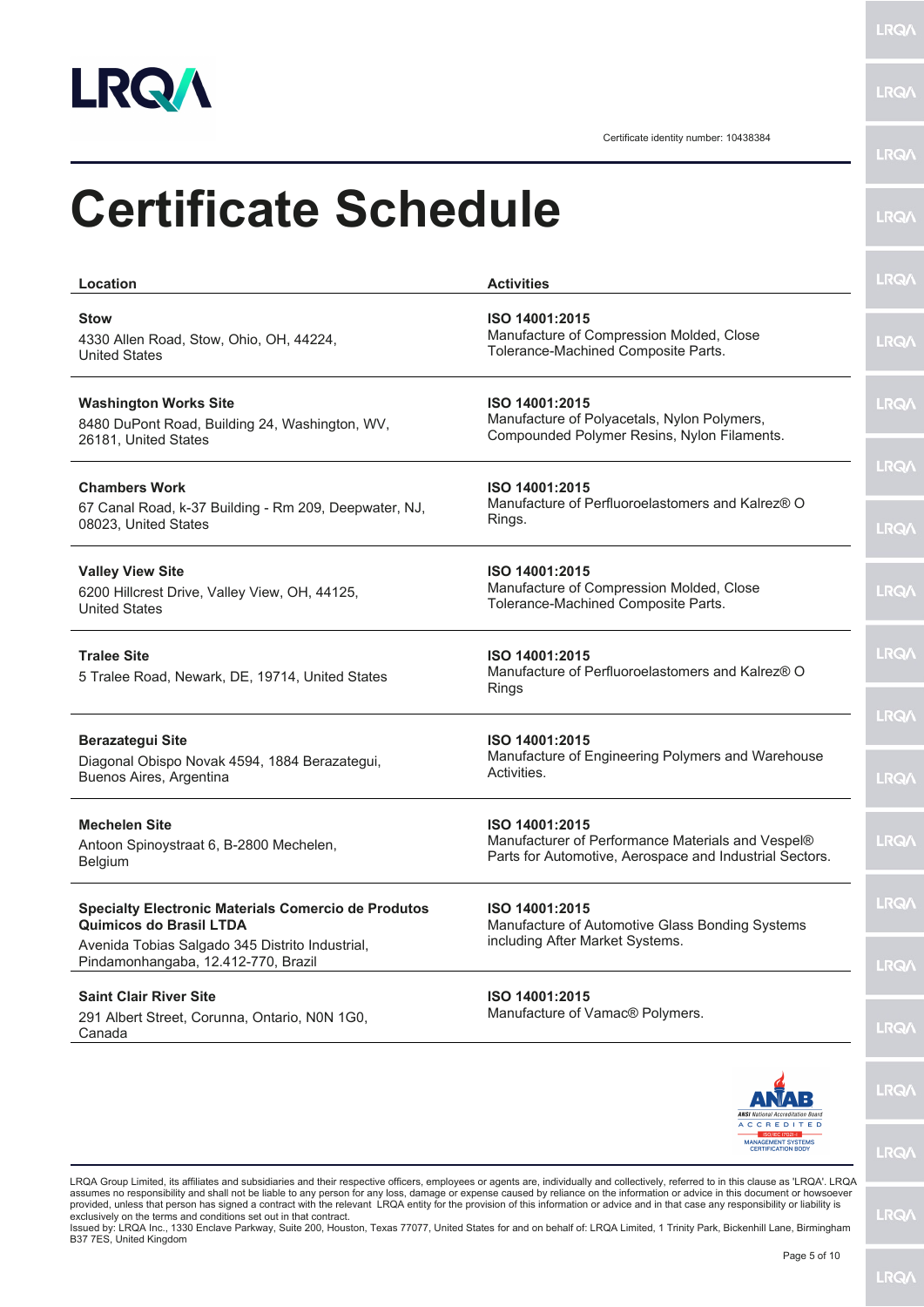

LRQ/\

**LRQA** 

Certificate identity number: 10438384

| Location                                                                                                                                                                                                          | <b>Activities</b>                                                                                                                                                                                                  | <b>LRQA</b>                |
|-------------------------------------------------------------------------------------------------------------------------------------------------------------------------------------------------------------------|--------------------------------------------------------------------------------------------------------------------------------------------------------------------------------------------------------------------|----------------------------|
| <b>Kingston Site</b><br>455, 461 & 505 Front Road, Kingston, K7L 5A5,<br>Ontario, Canada                                                                                                                          | ISO 14001:2015<br>Manufacture of Additive, Raw Materials and Polyurethane<br>Articles for Automotive, Industrial and Electronic &<br>Imaging Sectors.                                                              | <b>LRQA</b>                |
| <b>Thetford Mines Site</b><br>1045 Monfette Est, Thetford Mines, Quebec,<br>G6G 7K7, Canada                                                                                                                       | ISO 14001:2015<br>Manufacture of Engineered Stone Slabs.                                                                                                                                                           | <b>LRQA</b>                |
| Rohm & Haas Electronic Materials (Dongguan) Ltd<br>Shanhu Road, Dongcheng Section 26, Dongcheng District,<br>Dongguan City, Guangdong Province 523128,<br>China                                                   | ISO 14001:2015<br>Sales and Manufacture of the Copper Additives, Solderon<br>and Conductivity Salts.                                                                                                               | <b>LRQA</b><br><b>LRQA</b> |
| Du Pont Apollo(Shenzhen) Co., Ltd.<br>DuPont Apollo Hi-Tech Industrial Park, East Guangming<br>Hi-Tech Zone, Guangming District, Shenzhen City, Guangdong<br>Province 518107,                                     | ISO 14001:2015<br>Manufacture of Engineering Polymer Resin; Modified<br>Ethylene Copolymer.                                                                                                                        | <b>LRQA</b>                |
| China                                                                                                                                                                                                             |                                                                                                                                                                                                                    | <b>LRQA</b>                |
| DuPont Xingda (Wuxi) Filaments Co., Ltd.<br>No. 18 Xingda Road, Yuqi Town, Huishan District, Wuxi City,<br>Jiangsu Province 214183, China                                                                         | ISO 14001:2015<br>Manufacture of Filaments and Nylon Resin Products.                                                                                                                                               | <b>LRQA</b>                |
| Cuposit Electronic Materials Zhangjiagang Co., Ltd.<br>Room A-3202, BLDG8001, No. 3, Nanjing Road, Yangtze River<br>International, Chemical Industrial Park, Zhangjiagang City,<br>Jiangsu Province 215600, China | ISO 14001:2015<br>Manufacturing and Sales of Cleaning Agent,<br>Electroplating Additive and Chemical Plating Additive<br>used in Surface Treatment.                                                                | <b>LRQA</b>                |
| Chauny / DSP SAS<br>Rue des Grands Navoirs Prolongée, F02301 Chauny, France                                                                                                                                       | ISO 14001:2015<br>Manufacture of Ion Exchange Resins.                                                                                                                                                              | <b>LRQ/</b>                |
| St. Laurent du Pont / Multibase SA                                                                                                                                                                                | ISO 14001:2015                                                                                                                                                                                                     | <b>LRQA</b>                |
| ZI Chartreuse-Guiers, 38380 St.Laurent du Pont,<br>France                                                                                                                                                         | Manufacture of Multiflex <sup>™</sup> Thermoplastic Elastomers<br>(TPE's), Silicone Masterbatch (SiMB), and Thermoplastic<br>Silicone Vulcanizates (TPSiV®) Products for the<br>Automotive and Industrial Sectors. | <b>LRQ/</b>                |
|                                                                                                                                                                                                                   |                                                                                                                                                                                                                    | <b>LRQ/</b>                |
|                                                                                                                                                                                                                   | <b>ANSI</b> National Accreditation Board                                                                                                                                                                           | <b>LRQA</b>                |
|                                                                                                                                                                                                                   | <b>ACCREDITED</b><br><b>MANAGEMENT SYSTEMS</b><br><b>CERTIFICATION BODY</b>                                                                                                                                        | <b>LRQ/</b>                |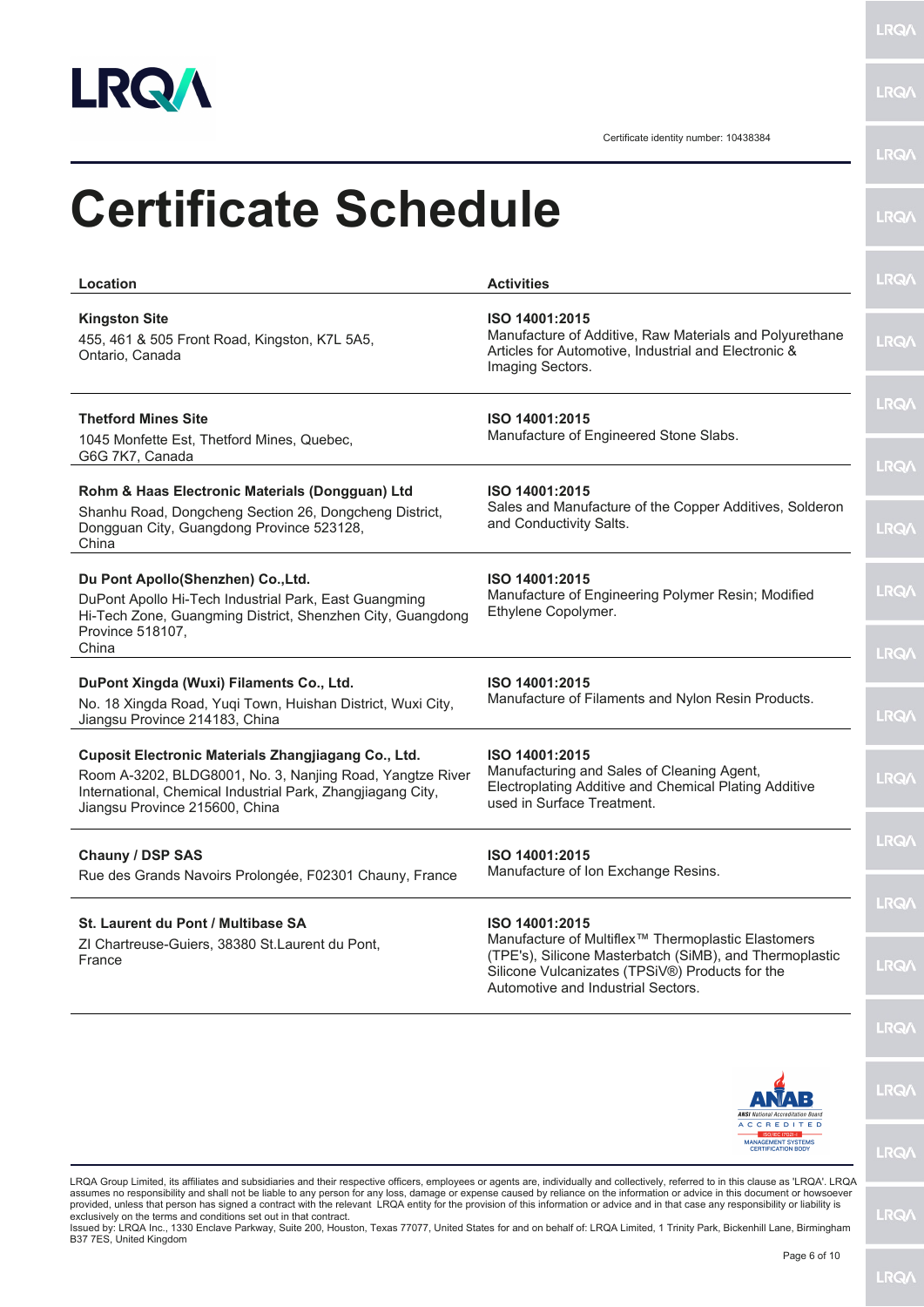

Certificate identity number: 10438384

**LRQA** 

| <b>Certificate Schedule</b>                                                                                                             |                                                                                                                                                     | <b>LRQA</b>                |
|-----------------------------------------------------------------------------------------------------------------------------------------|-----------------------------------------------------------------------------------------------------------------------------------------------------|----------------------------|
| Location                                                                                                                                | <b>Activities</b>                                                                                                                                   | <b>LRQA</b>                |
| <b>Uentrop Site</b><br>Frielinghauser Straße 5, 59071 Hamm, Germany                                                                     | ISO 14001:2015<br>Manufacture of Engineering Polymers on Polyamid Basis<br>(Zytel <sup>®</sup> ).                                                   | <b>LRQA</b>                |
| <b>Neu Isenburg Plant</b><br>Du-Pont-Straße 1, 63263 Neu Isenburg, Germany                                                              | ISO 14001:2015<br>Manufacture of Cyrel® Photopolymer Printing Plate<br>Products.                                                                    | <b>LRQA</b>                |
| Schkopau / DuPont Specialty Products GmbH & Co.KG<br>Werk Schkopau Straße, B13 06258 Schkopau,<br>Germany                               | ISO 14001:2015<br>Manufacture of Adhesives for Automotive Industry.                                                                                 | <b>LRQA</b><br><b>LRQA</b> |
| Wiesbaden / DuPont Specialty Products GmbH & Co. KG<br>Rheingaustrasse 34, 65201 Wiesbaden, Germany                                     | ISO 14001:2015<br>Manufacture of Specialty Lubricants.                                                                                              | <b>LRQA</b>                |
| Daman / Multibase India Limited<br>74/5-6 Daman Industrial Estate Kadaiya, Daman & Diu,<br>396-210, India                               | ISO 14001:2015<br>Manufacture of Specialty Thermoplastic Elastomers,<br>Silicon Masterbatches and Polymeric Blends and Alloys.                      | <b>LRQA</b>                |
| <b>Madurai Site</b><br>Madurai-Melur Road, Therkkutheru, 625 122,<br>Madurai, India                                                     | ISO 14001:2015<br>Manufacture of Synthetic or Artificial Monofilament.                                                                              | <b>LRQ/</b>                |
| Performance Specialty Products India Private Limited<br><b>Savli Site</b><br>Plot No. 11/1, G.I.D.C. Savli, Village Manjusar, Vadodara, | ISO 14001:2015<br>Manufacture of Specialty Product (Engineering<br>Polymers).                                                                       | <b>LRQA</b>                |
| State Gujarat, 391775, India                                                                                                            |                                                                                                                                                     | <b>LRQ/\</b>               |
| <b>Chiba Site</b><br>DuPont Toray Specialty Materials K.K.<br>2-2 Chigusa-Kaigan, Ichihara City, Chiba 299-0108, Japan                  | ISO 14001:2015<br>Manufacture of Lubricants, Plastics and Electronic<br>Material Products for the Automotive and Electronics<br>Industrial Sectors. | <b>LRQA</b>                |
|                                                                                                                                         |                                                                                                                                                     | <b>LRQA</b>                |
|                                                                                                                                         |                                                                                                                                                     | <b>LRQA</b>                |
|                                                                                                                                         | <b>ANSI</b> National Accreditation Board                                                                                                            | <b>LRQA</b>                |
|                                                                                                                                         | <b>ACCREDITED</b><br><b>MANAGEMENT SYSTEMS</b><br><b>CERTIFICATION BODY</b>                                                                         | <b>LRQA</b>                |

LRQA Group Limited, its affiliates and subsidiaries and their respective officers, employees or agents are, individually and collectively, referred to in this clause as 'LRQA'. LRQA assumes no responsibility and shall not be liable to any person for any loss, damage or expense caused by reliance on the information or advice in this document or howsoever<br>provided, unless that person has signed a contra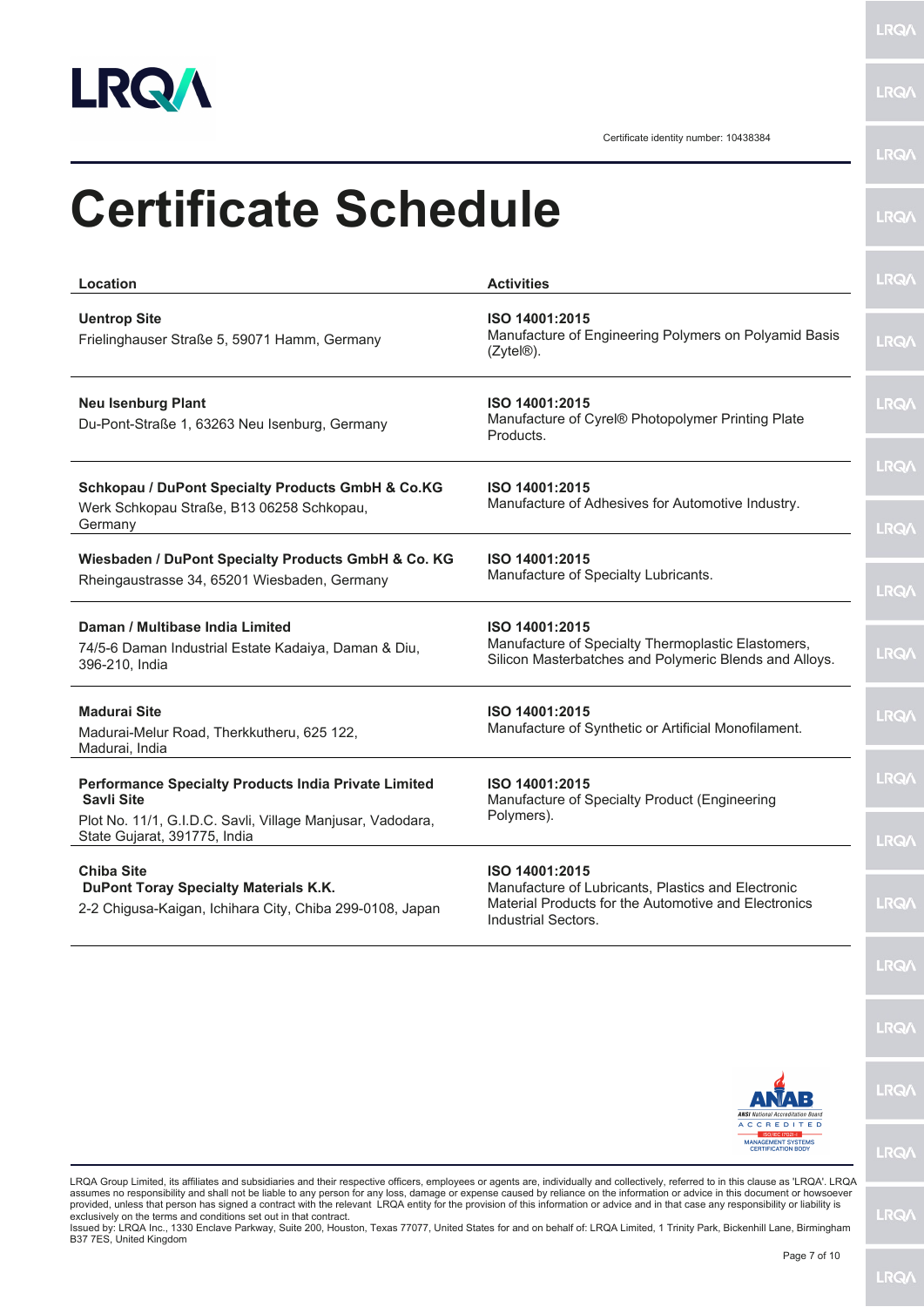

**LRQA** 

Certificate identity number: 10438384

| <b>Certificate Schedule</b>                                                                                                                           |                                                                                                                                                                                                             |              |
|-------------------------------------------------------------------------------------------------------------------------------------------------------|-------------------------------------------------------------------------------------------------------------------------------------------------------------------------------------------------------------|--------------|
| Location                                                                                                                                              | <b>Activities</b>                                                                                                                                                                                           | <b>LRQA</b>  |
| Rohm & Haas Electronic Materials K.K. Sasakami Japan<br>Sasakami Site, 300 Onnado Agano-city,<br>Niigata 959-1914, Japan                              | ISO 14001:2015<br>Development and Manufacture, Storage and<br>Transporation of Chemicals for Microelectronics,<br>Displays, Printed Circuit Boards, Metal Finishing and                                     | <b>LRQA</b>  |
|                                                                                                                                                       | Plastic Plating.                                                                                                                                                                                            | <b>LRQ/\</b> |
| <b>DMC Toyama</b><br>3 Kaigandohri, Toyama-Shi, Toyama 931-8601,<br>Japan                                                                             | ISO 14001:2015<br>Manufacture of Solid Surface Products.                                                                                                                                                    | <b>LRQA</b>  |
| <b>Utsunomiya Site</b><br>19-2 Kiyohara Kogyodanchi, Utsunomiya,<br>Tochigi 321 - 3231, Japan                                                         | ISO 14001:2015<br>DuPont Manufacture of VESPEL®<br>DuPont Manufacture of Engineering Polymers Products.<br>DuPont-Asahi Flash Spun Products Co., Ltd.                                                       | <b>LRQA</b>  |
|                                                                                                                                                       | Manufacture of Tyvek® and Typar® Products.                                                                                                                                                                  | <b>LRQA</b>  |
| <b>Ulsan Site</b><br>Youngjam-Ro 416 Nam-ku, Ulsan 44783,<br>Republic of Korea                                                                        | ISO 14001:2015<br>Manufacture of Engineering Polymers.                                                                                                                                                      | <b>LRQA</b>  |
| Rohm & Haas Electronic Materials Korea Ltd Cheonan Site<br>3<br>130, 3 Gongdan 6-ro, Seobuk-gu Chungcheongnam-do,<br>Cheonan 31085, Republic of Korea | ISO 14001:2015<br>Manufacture of APT (Advanced Package Technology)<br>Product.                                                                                                                              | <b>LRQA</b>  |
| Rohm & Haas Electronic Materials Korea Ltd Cheonan Site                                                                                               | ISO 14001:2015<br>The Manufacture of Photoresist, Anti-Reflecant Coating<br>(ARC) and Related Materials, Panel Display Materials,<br>Liquid Polyimide and Organic Light Emitting<br>Diodes(OLED) Materials. | <b>LRQ/</b>  |
| 56, 3 Gongdan 1-ro, Seobuk-gu Chungcheongnam-do,<br>Cheonan 31093, Republic of Korea                                                                  |                                                                                                                                                                                                             | <b>LRQA</b>  |
| <b>Luxembourg Site</b><br>Rue General Patton, Contern, 5326 Grand Duchy of<br>Luxembourg, Luxembourg                                                  | ISO 14001:2015<br>DuPont de Nemours (Luxembourg) s.à r.l. - Manufacture<br>of Spunbonded Polyethylene, Spunbonded                                                                                           | <b>LRQA</b>  |
|                                                                                                                                                       | Polypropylene, Thermoplastic Polyester Elastomer and<br>Thermoplastic Polyester Resin.<br>DuPont Teijin Films™ Luxembour S.A. - Manufacture of<br>Polyester Films and Polyester Resin.                      | <b>LRQA</b>  |
|                                                                                                                                                       |                                                                                                                                                                                                             | <b>LRQ/</b>  |
|                                                                                                                                                       |                                                                                                                                                                                                             |              |



LRQA Group Limited, its affiliates and subsidiaries and their respective officers, employees or agents are, individually and collectively, referred to in this clause as 'LRQA'. LRQA assumes no responsibility and shall not be liable to any person for any loss, damage or expense caused by reliance on the information or advice in this document or howsoever<br>provided, unless that person has signed a contra

**LRQA** 

**LRQ/\**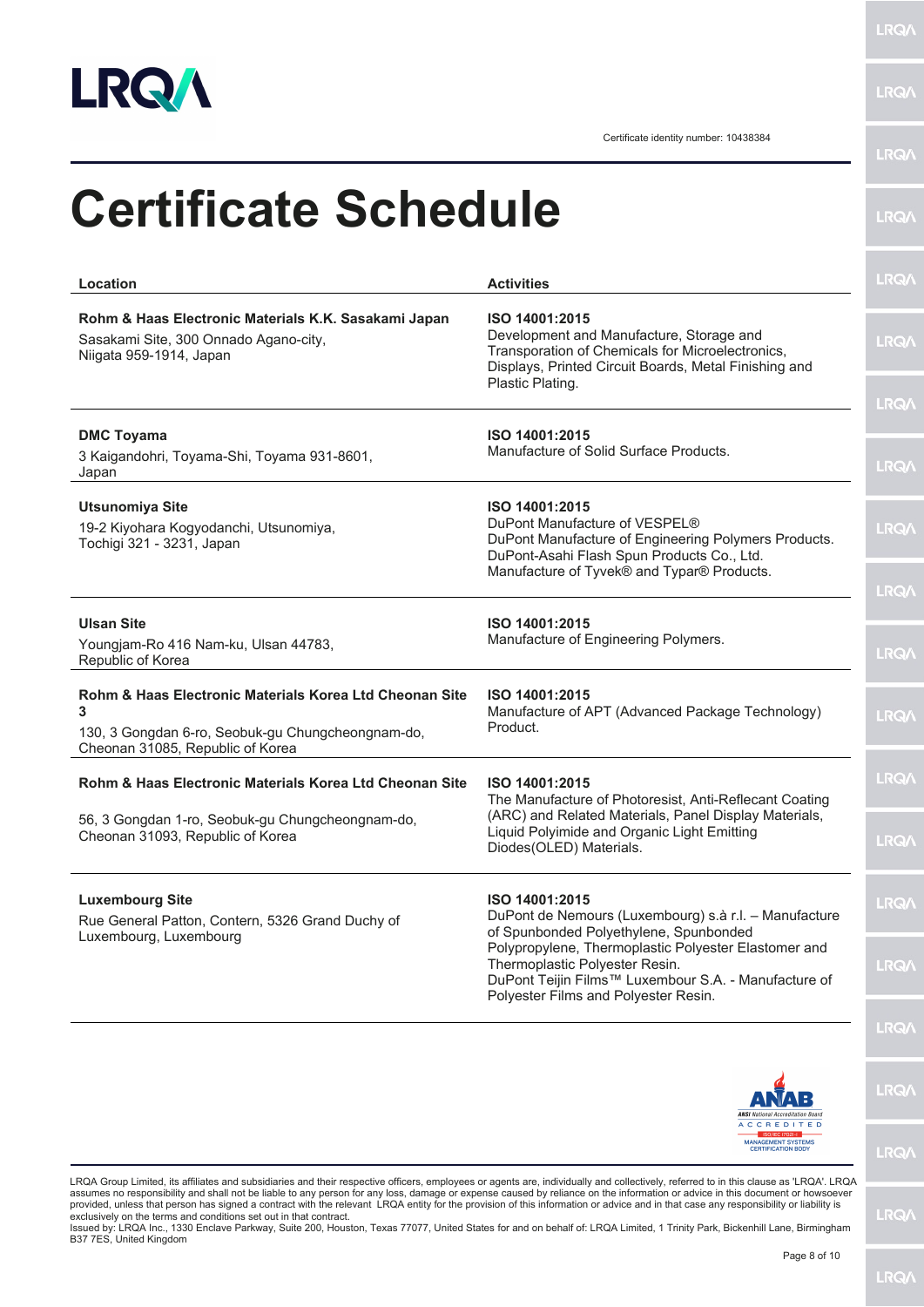

**LRQ/** 

Certificate identity number: 10438384

| Location                                                                                                                                                                              | <b>Activities</b>                                                                                                                                                                                                        | <b>LRQA</b>                |
|---------------------------------------------------------------------------------------------------------------------------------------------------------------------------------------|--------------------------------------------------------------------------------------------------------------------------------------------------------------------------------------------------------------------------|----------------------------|
| <b>Dordrecht Site</b><br>Baanhoekweg 22, 3313LA Dordrecht, The Netherlands                                                                                                            | ISO 14001:2015<br>Manufacture of Formaldehyde and Delrin® Polyacetal<br>Resins.                                                                                                                                          | <b>LRQA</b>                |
| <b>Landgraaf Site</b><br>Minckelersstraat 8, 6372 PP Landgraaf,<br>The Netherlands                                                                                                    | ISO 14001:2015<br>Manufacture of Nylon Monofilaments Products for the<br>Manufacturers and Marketers of Premium Tooth, Paint,<br>Cosmetic and Industrial Brushes.                                                        | <b>LRQA</b>                |
| <b>Manati DEMI Site</b><br>Highway 686 Km. 2.3, Manati, 00674,<br>Puerto Rico                                                                                                         | ISO 14001:2015<br>Manufacture of Pastes and Liquid Dispersion.                                                                                                                                                           | <b>LRQA</b><br><b>LRQA</b> |
| Performance Specialty Products (Singapore) Pte Ltd<br><b>Sakra Site</b><br>1B Sakra Avenue, Singapore 627749, Singapore                                                               | ISO 14001:2015<br>Manufacture of Nylon Polymers.                                                                                                                                                                         | <b>LRQA</b>                |
| <b>Tuas West Site</b><br>7 Tuas West Avenue 638440, Singapore                                                                                                                         | ISO 14001:2015<br>Manufacture of Vespel® Polyimide Parts and Shapes.                                                                                                                                                     | <b>LRQ/\</b>               |
| <b>Asturias Site</b><br>Valle de Tamon, CP-33469 Carreño, Asturias,<br>Spain                                                                                                          | ISO 14001:2015<br>Manufacture of Nomex®and ICI Products.                                                                                                                                                                 | <b>LRQA</b>                |
| <b>HsinChu Site I</b><br>No. 2 Li-Hsin 4th Road, HsinChu Science Park,<br>Hsin-Chu 30078, Taiwan                                                                                      | ISO 14001:2015<br>Manufacture of Kapton® Polyimide Film,<br>Pyralux®/CooLam® Polyimide Complex CCL,<br>Semiconductor Process Remover Products, Wafer-Level<br>Photoresist, DC (Digital Circuitry), and Riston® Dry Film. | <b>LRQA</b><br><b>LRQ/</b> |
| <b>Taoyuan Site</b><br>1F, No. 45-1 & No.45, Hsing Pont Road,<br>Taoyuan City, Taiwan                                                                                                 | ISO 14001:2015<br>Manufacture of Thick Film Pastes.                                                                                                                                                                      | <b>LRQA</b>                |
| LRQA Group Limited, its affiliates and subsidiaries and their respective officers, employees or agents are, individually and collectively, referred to in this clause as 'LRQA'. LRQA |                                                                                                                                                                                                                          | <b>LRQA</b>                |
|                                                                                                                                                                                       |                                                                                                                                                                                                                          | <b>LRQA</b>                |
|                                                                                                                                                                                       | <b>ANSI</b> National Accreditation Board<br><b>ACCREDITED</b><br><b>ISO/IEC (702)-</b>                                                                                                                                   | <b>LRQ/</b>                |
|                                                                                                                                                                                       | <b>MANAGEMENT SYSTEMS</b><br><b>CERTIFICATION BODY</b>                                                                                                                                                                   | <b>LRQ/</b>                |

Issued by: LRQA Inc., 1330 Enclave Parkway, Suite 200, Houston, Texas 77077, United States for and on behalf of: LRQA Limited, 1 Trinity Park, Bickenhill Lane, Birmingham B37 7ES, United Kingdom